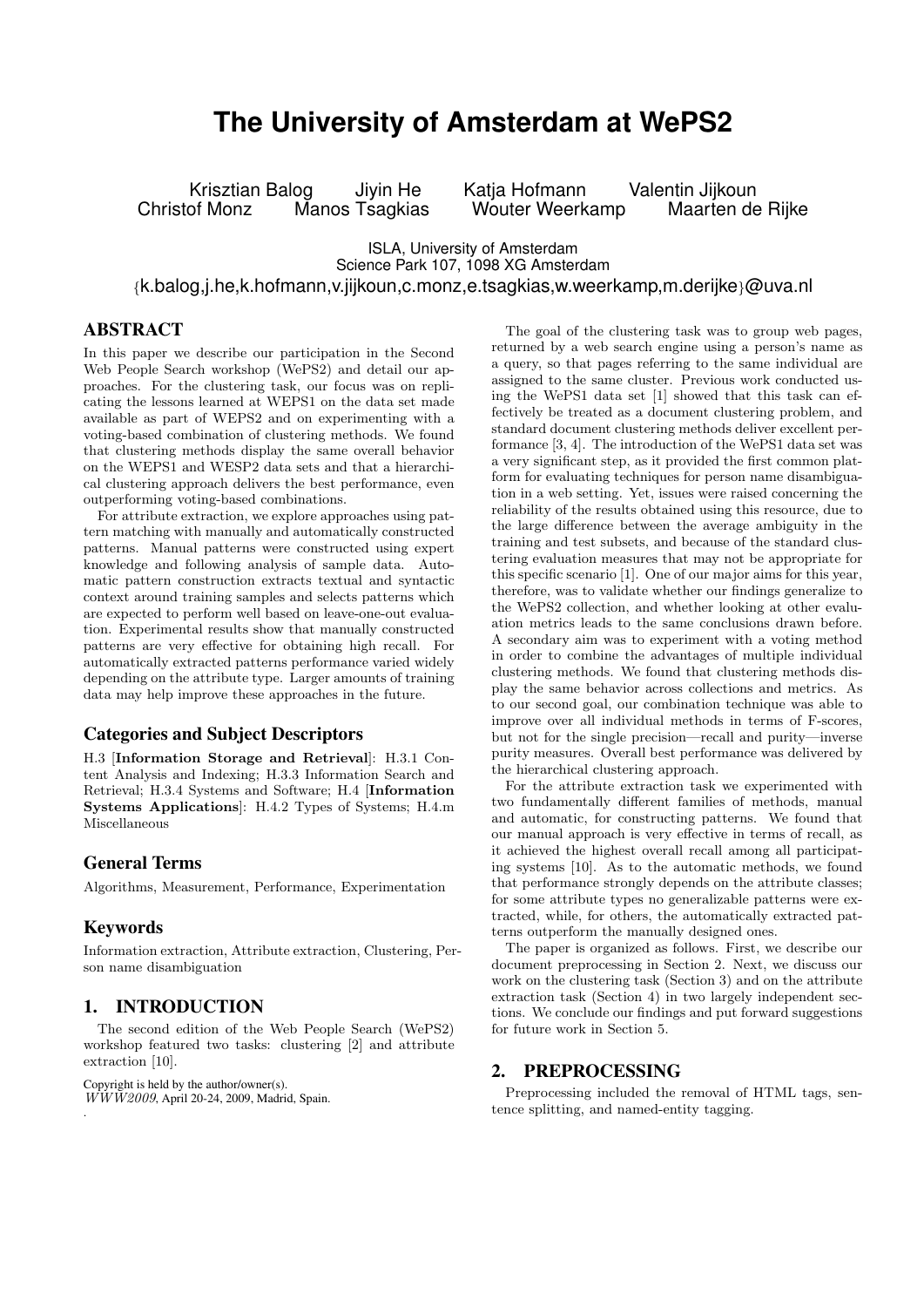For HTML tag removal, we used a perl program based on the module HTML::TreeBuilder. This program detected the encoding of pages, converted text to ASCII format, and returned all text that would be rendered by a web browser while preserving paragraph boundaries for paragraph and block level elements.

The cleaned web pages were then processed by a sentence splitter using the module Lingua:: EN:: Sentence. The output is one text file per webpage, with one sentence per line.<sup>1</sup>

For the clustering task a separate index was created for each person name, using the Lemur toolkit.<sup>2</sup> We removed a standard list of stopwords, but did not apply stemming. Note that the clustering run UvA<sub>-1</sub> employed a different kind of pre-processing. Details are discussed in Section 3.1.1.

For attribute extraction we used a named entity tagged version of the documents. Named entity detection was performed using the Stanford NER software [5].

# 3. CLUSTERING

#### 3.1 Approach

We experimented with five different clustering methods that correspond to our submitted runs UvA<sub>-1</sub>-UvA<sub>-5</sub>, that we detail in Sections 3.1.1–3.1.4 below.

#### *3.1.1 Hierarchical Agglomerative Clustering*

We experimented with two hierarchical agglomerative clustering implementations. The first implementation was entirely implemented by us to give us more control about the internal aspects, while the second implementation used the Lemur toolkit. First we describe our own implementation (run  $UvA_1$ ) followed by the system using Lemur (run  $UvA_2$ ).

Our clustering approach follows a general hierarchical clustering approach [8] with a few specific additions for this task. In general, hierarchical clustering uses a greedy clustering procedure where clusters with the highest similarity score are merged into the same cluster. The procedure continues iteratively until no further clusters can be merged. There are two stopping criteria: (a) fixed number of iterations or (b) minimum similarity threshold. In our experiments we only used stopping criterion (b). Following Balog et al. [4] the threshold was set to 0.1.

At the heart of hierarchical clustering lies the definition of similarity between clusters, which can be individual documents (singleton clusters) or sets of documents. Here, the general similarity between two clusters  $c_1$  and  $c_2$  is defined as the cosine similarity:

$$
sim(c_i, c_2) = \sum_{t \in c_1 \cap c_2} \frac{w(t, c_1) \cdot w(t, c_2)}{\sum_{t' \in c_1} \sqrt{w(t, c_1)^2} \cdot \sum_{t' \in c_2} \sqrt{w(t, c_2)^2}}
$$

where the weight of a term  $t$  in cluster  $c$  is defined as

$$
w(t, c) = tf(t, c) \cdot \log\left(\frac{N}{n_t}\right)
$$

and  $tf(t, i)$  is the frequency of term t in cluster c, N is the number of documents in the collection and  $n_t$  is the number of documents in which t occurs. This is the standard TF.IDF definition used in information retrieval.

In order to improve on the standard cosine similarity we experimented with a number of variations, in particular, instead of using the actual term frequency, we normalized it with respect to the average frequency of a term in this document:

$$
w(t, c) = \frac{1 + \log(\text{freq}_{t, c})}{1 + \log(\text{avg}_{t' \in c} \text{freq}_{t', c})} \cdot \log\left(\frac{N}{n_t}\right)
$$

What constitutes the collection in clustering is somewhat unclear. Is it the number of documents that were retrieved for a particular name or is it the number of all documents in the test? Here we experimented with both options, but the latter led to slightly better performance. This is probably due to the fact that a somewhat larger collection gives more reliable counts.

We were also interested to find out to what extent preprocessing the input has an impact on clustering quality. For converting the input HTML files into text files we opted for a simple but yet effective approach by using w3m, a UNIX command line web browser and piped the output into a text file. The text files were then tokenized by a simple tokenizer just separating punctuation symbols.

Instead of indexing the actual words, they were stemmed using Porter's stemmer [9]. We found that stemming improved our results considerably.

When clustering two smaller clusters together, there are a number of strategies:

- minimum: This strategy defines the similarity between two clusters as the similarity between the two closest documents from each cluster.
- maximum: This strategy defines the similarity between two clusters as the similarity between the two farthest documents from each cluster.
- centroid: This strategy defines the similarity between two clusters as the similarity between the two centroids each cluster.
- average: This strategy defines the similarity between two clusters as the similarity between all documents in both clusters.

We experimented with all strategies, and selected those for submission that performed best with the given implementation.

The final run submitted for this clustering approach (UvA\_1) used stemming, simple w3m HTML clean-up, normalized document frequency and the minimum strategy. Further than that no task-specific preprocessing or feature extraction was applied. While the approach is rather simple, it shows that even simple and robust strategies can lead to very competitive performance in this task.

The second system (run UvA<sub>-2</sub>) which uses Lemur, employs the centroid strategy, and there are a number of differences with respect to preprocessing and morphological normalization. Firstly, preprocessing is done as described in Section 2. Secondly, no stemming is applied and the actual surface forms of the words are used for indexing. Finally, TF.IDF scores are computed in the standard way and are based only on documents of the specific person.

Throughout the remainder of the section, we use the standard preprocessing as described in Section 2. The following subsections correspond to runs UvA<sub>-3</sub> to UvA<sub>-5</sub>.

 $1$ Sentence information is used by some of the attribute extraction runs.

 $^{2}$ http://www.lemurproject.org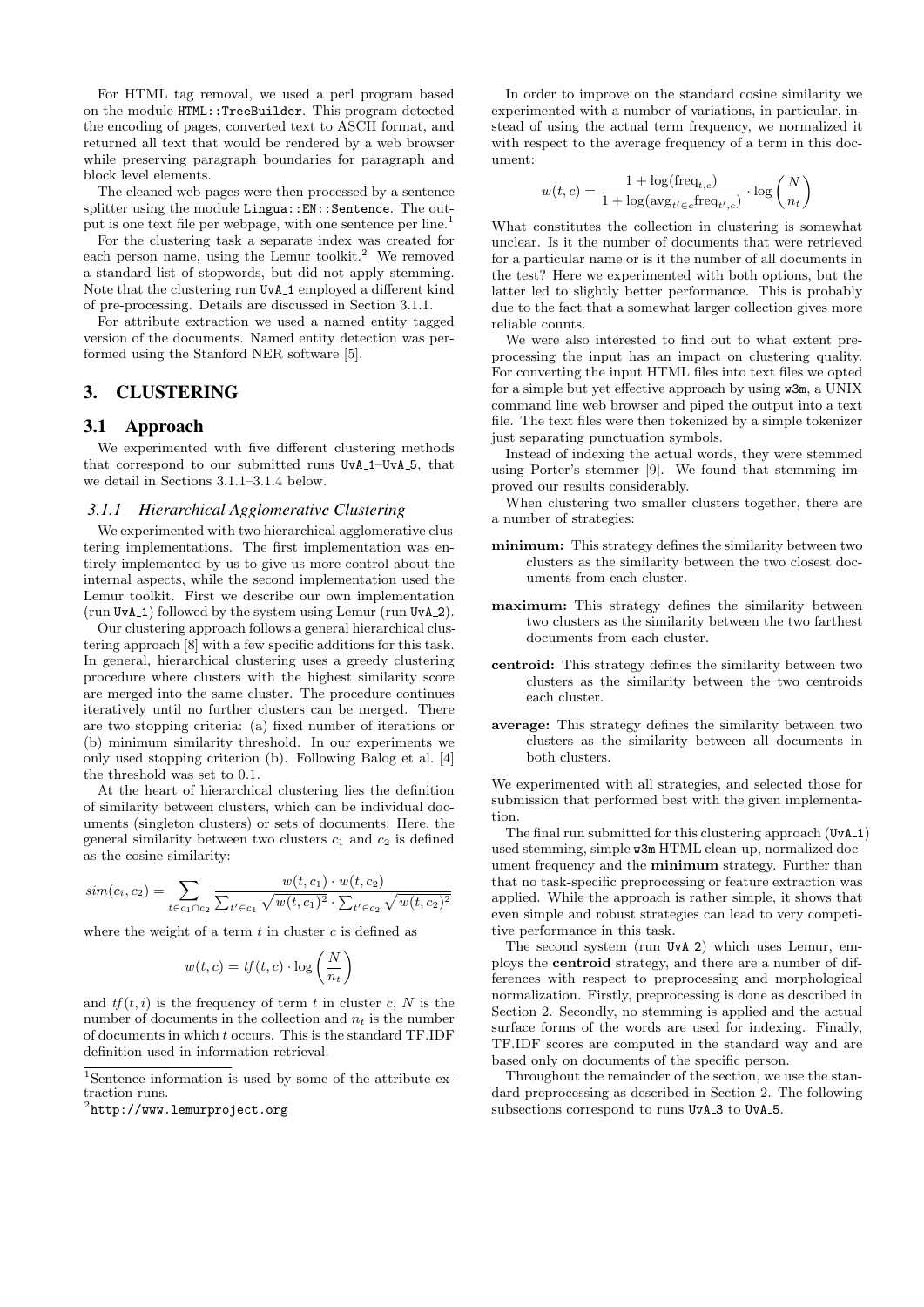#### *3.1.2 Single Pass Clustering*

Single Pass Clustering [6] assigns pages to clusters using the following algorithm: The first document is taken and assigned to the first cluster. Then each subsequent document is compared against each cluster with a similarity measure. A document is assigned to the most likely cluster, as long as the similarity score is higher than a threshold  $\gamma$  (set to 0.1) following [4]); otherwise, the document is assigned to a new cluster.

For estimating the similarity between a document and a cluster  $(\text{sim}(D, C))$  we employ the Naive Bayes similarity measure. It uses the log odds ratio to decide whether the document is more likely to be generated from that cluster or not. Assuming that terms in a document are sampled independently and identically, the odds ratio is calculated as follows:

$$
O(D, C) = \frac{p(D|\theta_C)}{p(D|\theta_{\bar{C}})} = \frac{\prod_{t \in D} p(t|\theta_C)^{n(t, D)}}{\prod_{t \in D} p(t|\theta_{\bar{C}})^{n(t, D)}}
$$

,

where  $n(t, D)$  is the number of times term t appears in document D,  $\theta_C$  is the cluster language model, and  $\theta_{\overline{C}}$  is the language model that represents "not being in the cluster." The cluster language model is estimated by performing a linear interpolation between the empirical probability of a term occurring in the cluster  $p(t|C)$  and the background model  $p(t)$ . The "not in the cluster" language model is approximated by using the background model  $p(t)$ . For a more elaborate discussion of the method, the reader is referred to Balog et al. [4].

#### *3.1.3 Probabilistic Latent Semantic Analysis*

Probabilistic latent semantic analysis (PLSA) [7] can be used to cluster documents based on the semantic decomposition of the term document matrix into a lower dimensional latent space. Formally, PLSA can be defined as:

$$
p(t,d) = p(d) \sum_{z} p(t|z)p(z|d), \qquad (1)
$$

where  $p(t, d)$  is the probability of term t and document d cooccurring,  $p(t|z)$  is the probability of a term given a latent topic z and  $p(z|d)$  is the probability of a latent topic in a document. The prior probability of the document,  $p(d)$ , is assumed to be uniform. This decomposition can be obtained automatically using the EM algorithm [7]. Once estimated, we make the simplifying assumption that each latent topic represents one of the different senses of the person name. The document  $d$  is assigned to one of the person-topics  $z$  if (i)  $p(z|d)$  is the maximum argument, and (ii) the odds of the document given z, i.e.,  $O(z, d)$ , is greater than a threshold  $\gamma$  (set to 1.0 based on [4]), where

$$
O(z,d) = \frac{p(z|d)}{p(\bar{z}|d)} = \frac{p(z|d)}{\sum_{z',z'\neq z} p(z'|d)}.
$$

Note that the decomposition takes the number of latent topics, z, as a parameter. This value, however, corresponds to the number of person senses, which is unknown. We use an EM algorithm to select  $z$  that maximizes the log-likelihood of the decomposition; see [4] for details.

#### *3.1.4 Combination of Methods*

Based on the observation that different clustering methods result in different clustering structures, we decide to submit

a combined run (UvA<sub>-5</sub>), which takes the initial results generated by different clustering methods as input and using a voting scheme to generate the final results. The voting procedure is defined as follows.

For a given pair of documents  $(d_i, d_j)$  and M clustering algorithms, we count the number of clustering algorithm that assign the same cluster for the two documents, i.e., the two document belong to a same cluster. If the votes reaches or exceeds a given a given threshold  $\theta$ , the two documents are assigned to a same cluster. Formally, it is defined as follows:

$$
\begin{cases} c(d_i) = c(d_j), & \text{if } \#n \left( c_m(d_i) = c_m(d_j) \right) \le \theta, m = 1, ..., M \\ c(d_i) \ne c(d_j), & \text{otherwise.} \end{cases}
$$

where  $\#n(c_m(d_i) = c_m(d_j))$  is the number of clustering algorithms agree that  $d_i$  and  $d_j$  belong to the same cluster.

When applying the combination method, we follow the procedure:

- collect the instances on which all  $m$  algorithms agree that they should belong to a same cluster to form a set of seed clusters; if none of the instances pairs has an agreement from all algorithms,  $m = m - 1$
- start from the seeds, get the instances on which  $m-1$ algorithms agree that they should belong one of the seed clusters, add them in; if they do not have any relation with the existing seed clusters, form a new cluster; repeat until  $m \leq \theta$ .
- the rest instances form clusters with singularities.

In order to facilitate the voting decision, we take the initial results from 3 runs as input for combination and set the threshold  $\theta$  to 2 based on the results obtained from the training set.

## 3.2 Results

Table 1 shows the results achieved by our different clustering methods. We find that runs UvA 2 to UvA 4 display the same behavior as on the WePS1 collection [4]. Our overall best performance was delivered by the hierarchical clustering approach. Most of the difference between UvA<sub>-1</sub> and UvA 2 can be attributed to the differences in pre-processing, and the usage of a stemmer.

As to the combination of methods, run UvA<sub>-5</sub>, we see improvements over the individual methods in terms of F-scores (both for F-0.2 and F-0.5), but not for the single precisionrecall and purity-inverse purity measures.

|                     |  | $F-0.2$ $F-0.5$                                 |  |                                         |  |  |
|---------------------|--|-------------------------------------------------|--|-----------------------------------------|--|--|
|                     |  | Run BP BR BP-BR P-IP BP-BR P-IP IP P            |  |                                         |  |  |
|                     |  | UvA 1 0.85 0.80 0.80 0.87 0.81 0.87 0.87 0.89   |  |                                         |  |  |
|                     |  | $UvA_2$ 0.92 0.51 0.54 0.66 0.61 0.73 0.63 0.93 |  |                                         |  |  |
| UvA 3 $0.92$ $0.40$ |  | $0.43 \quad 0.51$                               |  | $0.49$ $0.58$ $0.48$ <b>0.94</b>        |  |  |
| UvA 4 0.52 0.75     |  | $0.57 \quad 0.70$                               |  | $0.50 \quad 0.63 \quad 0.81 \quad 0.62$ |  |  |
| UyA 5 0.86 0.60     |  | $0.63 \quad 0.74$                               |  | $0.67$ $0.78$ $0.71$ $0.92$             |  |  |

Table 1: Results for the clustering task. Best scores for each measure are in boldface. The metrics are: BCubed precision (BP) and recall (BR), purity (P), and inverse purity (IP).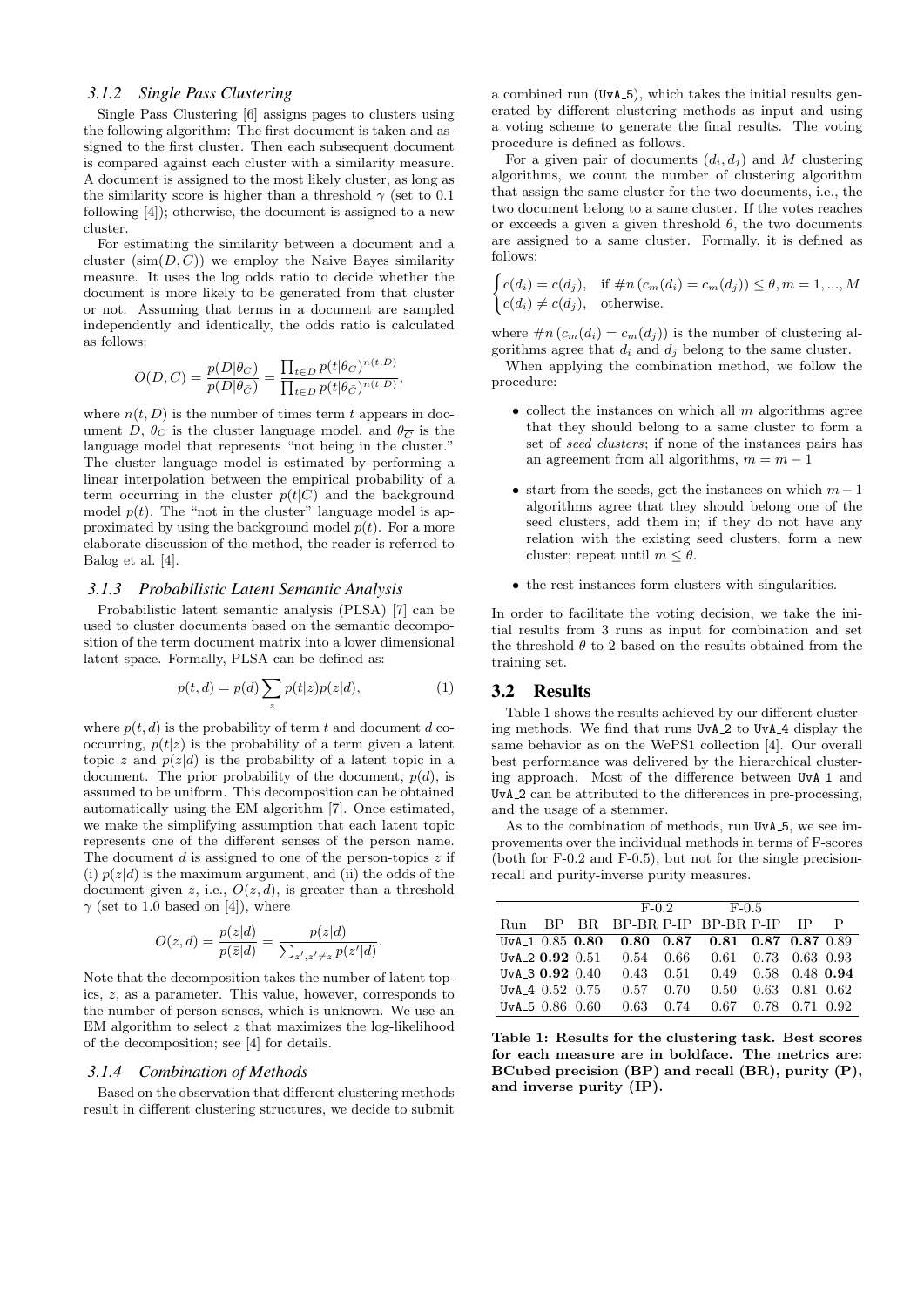# 4. ATTRIBUTE EXTRACTION

# 4.1 Approach

Our aim for the attribute extraction task was to experiment with two fundamentally different families of methods: manual and automatic pattern construction. Both are applied on top of a named entity tagged version of the documents.

#### *4.1.1 Manual pattern construction*

Under the first group of approaches, a separate extraction strategy was developed for each attribute type. We submitted two runs, using a baseline (UvA<sub>1</sub>) and an advanced (UvA 2) version of these patterns, as follows:

- Affiliation. As affiliations of a person, we simply extracted all organizations (as identified by a named entity tagger) from the sentences containing the person's name.
- Award. The baseline for awards is a regular expression in the form of: "the ... AWARDTYPE for the ...", where ... denotes alphanumeric sequences with their first letter capitalised. AWARDTYPE is a closed set consisting of award, prize, competition, and medal. Specifically for medals, we tried to capture the medal's rank by adding the subpattern: "with  $\dots$  star(s)". The advanced system extended the baseline twofold. Firstly, new members were added to the AWARD-TYPE: fellowship, hall of fame, honour, distinction, grant, and scholarship. Secondly, we introduced the pattern "... -of-the- PERIOD", for capturing timedependent awards (i.e., "The Author of the Year"), where PERIOD is a closed set of *month*, *day*, *year*, week.
- Birth place. Both runs use the output of the named entity tagger as basis: For run UvA<sub>-1</sub> we return all mentions of LOCATION in the pages. For run UvA 2 we follow up on the advanced identification of date of birth and return only those locations that are preceded by a possible date of birth: "DATE OF BIRTH{1..150} LOCATION".
- Date of birth. For both our runs we use the same regular expressions to select dates from pages. E.g., expressions can look like " $02/03/1945$ ", "3 Feb 1948" and "February 3, 1948". In run UvA<sub>-1</sub> we return all dates identified on the pages. Run UvA<sub>-2</sub> filters dates: Only dates that are contained in either "PERSON {1..50} (DATE)" or "PERSON {1..50} born {1..20} DATE" are returned.
- Degree. We construct a list of degrees from Wikipedia and filtered out the degrees that also refer to a common word (e.g., AS). The filtered list contains 89 degrees and 110 abbreviated versions. In run UvA 1 we mark all entries in the list as degree, while in run UvA 2 we take the same approach but remove orphan degrees (i.e., if no major or school is present, the degree is removed as well).
- Email address. Both runs UvA 1 and UvA 2 use the same regular expression to select email addresses. The selected addresses are filtered on the criterion whether or not they contain the first or last name of the person.
- Major. Run UvA<sub>-1</sub> uses the pattern "degree in.." to detect majors: When this pattern is followed by either capitalized words (e.g., "degree in Applied Mathematics") or a sequence of words that could indicate a school (e.g., "degree in mathematics from yyy") we mark the word(s) as major. In the  $UvA_2$  run we use the degrees extracted in the advanced degree setting in addition to the "degree in"-pattern (so also "DE-GREE in  $\dots$ ", and follow the same patterns as in the previous run to identify majors.
- Mentor. Mentor is considered any pattern starting with the words *influence*, with, by, or for followed by at least two capitalised words. The advanced system is the same as the baseline.
- Nationality. We construct a list of 201 nationalities from Wikipedia. In run UvA 1 we mark each of the entries in this list as nationality of that person. Run UvA 2 follows the same path, but requires the first or last name of the person to be mentioned at most 30 characters before the nationality (i.e. "PERSON {1..30} NATIONALITY")
- Occupation. We compiled two gazetteers of words and phrases describing occupations: one using Wordnet and another using English Wikipedia. From Wordnet, we extracted all (recursive) hyponyms of synsets professional, entertainer, author, leader, worker, creator, engineer, preserver and expert. This resulted in a list of 3,295 terms (2,271 words and 1,024 multi-word expressions). From Wikipedia, we started with two categories Occupations and Sports positions and recursively extracted all sub-categories whose titles end with *occupations*, *ranks*, *positions* or *professions*. Furthermore, for these categories, we extracted (non-recursively) all sub-categories with titles containing plural nouns or a string Lists of  $\ldots$  Finally, we extracted all pages that are annotated with one of the extracted categories. This resulted in a list of 11,375 page and category titles (7,261 words and 4,114 multiword expressions).

To extract possible occupations of a person in the test collection, we simply identified all occurrences of terms from our gazetteer in the documents for this person. The run UVA<sub>-1</sub> used the gazetteer created using Wordnet. The run UVA 2 used both Wordnet- and Wikipedia-based gazetteers.

- Other name. We use regular expressions to select capitalized words immediately before or after the first and last name of the person, or in between the first and last name (e.g. "OTHERNAME PERSON" or "PERSON OTHERNAME"). In run UvA<sub>-1</sub> we return all the identified occurrences. In run UvA 2 we use a list of 2,626 common (first) names, constructed from the web and select only the occurrences that also appear in this list.
- Phone and Fax. For both runs UvA\_1 and UvA\_2 we return the same set of candidates: we use regular expressions to match phone and fax numbers (e.g., "111 111- 111" or "+11 (111) 111-11") and all numbers matching the patterns are used both as telephone and fax number.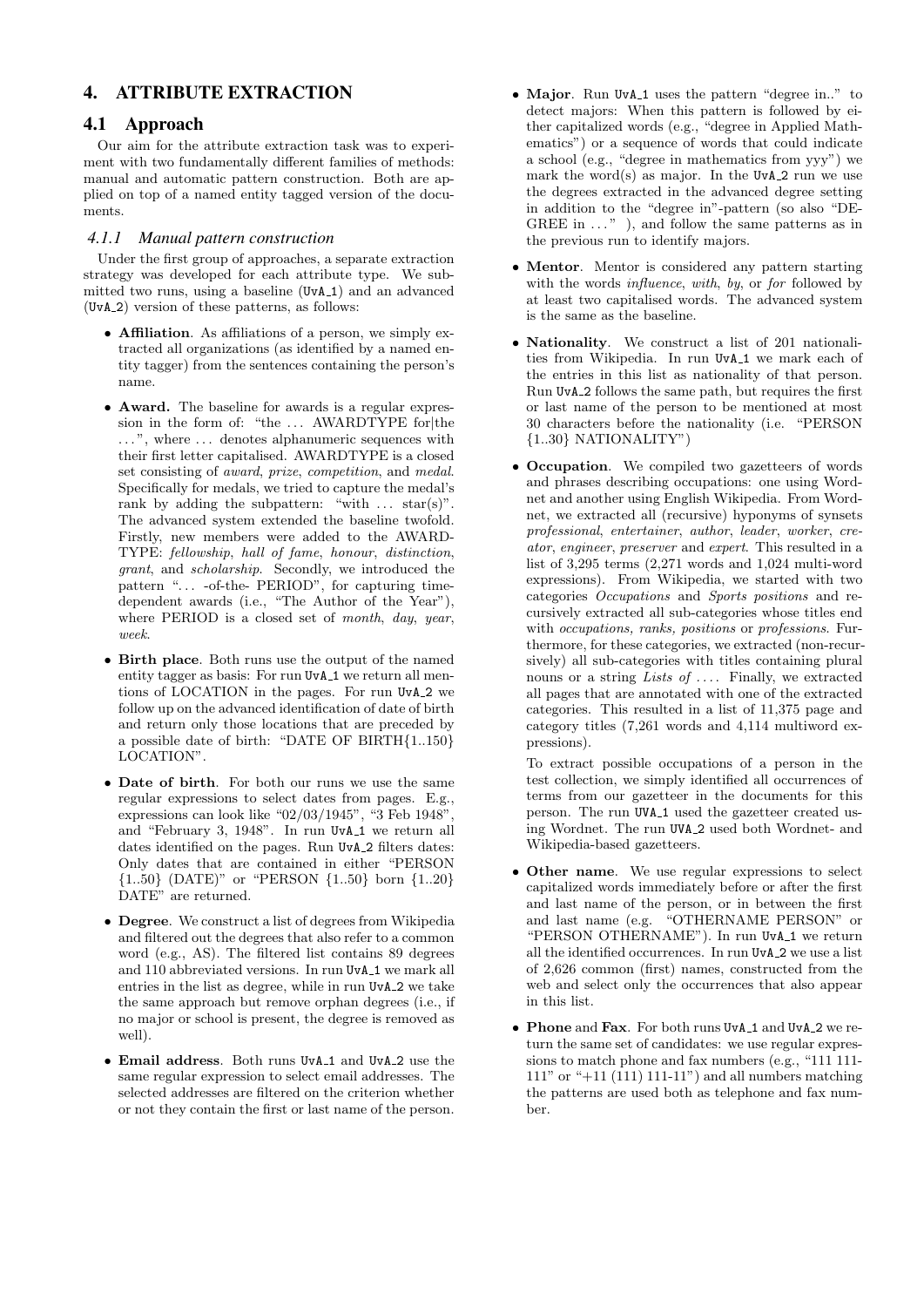- Relatives. A dictionary of terms describing family relations (father, mother, grandson, etc.) was constructed manually. Run UvA 1 returns the first person name occurrence after a relation term. Run UvA<sub>-2</sub> uses a refined dictionary of relations and returns all names within a fixed window size around relation terms (specifically, this window was defined as 5 terms before and 20 terms after the relation term, based on the training data).
- School. Run UvA<sub>-1</sub> extracts possible schools that follow simple patterns like "University of  $\dots$ ", " $\dots$  College", and "School of ...". In run UvA<sub>-2</sub> we look for occurrences of degrees or majors and we follow more sophisticated patterns to recognize schools. Examples of patterns used here are "DEGREE from the SCHOOL", "MAJOR at SCHOOL", and "degree from SCHOOL".
- Web site We use the same results for runs UvA<sub>-1</sub> and UvA 2: Regular expressions are used to select possible web sites, after which only the web sites containing the last name of the person are returned.

#### *4.1.2 Automatic pattern construction*

In runs UvA 3 to UvA 5 we apply an automatic approach for "learning" patterns from training examples. We experiment with two different ways to construct patterns and with using named entity tags as an additional source of information. We use a two-step approach: (1) pattern extraction and (2) pattern selection. Example patterns that were obtained following this approach are shown in Table 2.

In the first step, we extract candidate patterns using the supplied sample data. For each name in the test set, and for each attribute, we extract from the text of the supplied web pages each sentence that contains the person's last name and an attribute value. We then construct patterns for 1 up to 5 tokens that precede and follow the attribute value in that sentence. Next, we generalize patterns by replacing elements of person names by placeholders, and, when using NE-tags, by additionally replacing named entities by their tag.

In the second step, we select patterns following a leaveone-out approach. The patterns extracted from all but one person name are applied to extract attributes from the web pages belonging to the held-out person name. Thus, we evaluate the extracted attribute values and keep the patterns where F-score exceeds a threshold value. This is repeated until each person name has been held-out once. The resulting set of patterns is applied to extract attributes for unseen names.

# 4.2 Results

Table 3 gives an overview of the results of our 5 submitted attribute extraction runs. Best performance is achieved by UvA 2, which uses the improved version of manually constructed patterns. Both runs using manual patterns (UvA<sub>-1</sub>, UvA 2) achieve similarly high recall, while UvA 2 makes substantial gains in precision.

The runs using automatically generated patterns (UvA\_3, UvA<sub>-4</sub>, UvA<sub>-5</sub>) perform substantially lower than the runs using manually constructed patterns. However, UvA 5 achieves relatively high precision.

| Attribute name    | Example patterns                                         |
|-------------------|----------------------------------------------------------|
| Affiliation       | Member of : $ORG:\s*(\w+))$ s*                           |
| Award             | \s*(\w+)\s*for his services to                           |
| <b>Birthplace</b> | born in :LOC:\s*(\w+)\s*                                 |
| Date of birth     | born in :LOC: $[\w \.\{-] +? \in \mathbb{R} * (\d+) \s*$ |
| Degree            | graduated from the : $ORG: [\wedge w \wedge -] + ?$      |
|                   | with $a\$ +(w+)s*                                        |
| Major             | a bachelor 's degree $in\s*(\w+))$ s*                    |
| Nationality       | one of : $LOC:\s*(\w+))$ s*'s most                       |
| Occupation        | , as $a\s\left(\w+ \w+\right)\s$                         |
| Other name        | $\s*(\w+{\ }s*(\w+{\ }s*)$                               |
| Relatives         | and his wife, :PER: $\s*(\w+))$ s*,                      |
| School            | graduated from : ORG: \s*(\w+) \s*                       |

Table 2: Example patterns acquired by the automatic pattern extraction approach.

In comparison with other WePS2 participants, our runs using manually constructed patterns achieve the highest recall scores [10].

| Run     | Prec. | Recall | F-measure |
|---------|-------|--------|-----------|
| $UvA_1$ | 2.717 | 27.317 | 4.942     |
| $UvA$ 2 | 4.417 | 27.415 | 7.608     |
| UvA 3   | 0.667 | 0.151  | 0.246     |
| UvA 4   | 0.181 | 0.027  | 0.046     |
| UvA 5   | 3.349 | 2.844  | 3.076     |

Table 3: Results for the attribute extraction task. Best scores for each measure are in boldface.

## 4.3 Analysis

Experimental results showed that our manual patterns are very effective, in terms of recall. Further, the refined versions considerably improve precision, without losing any of the recall. For 7 out of the 16 attributes (occupation, award, major, mentor, relatives, phone, and fax) our UvA<sub>-2</sub> run achieved the highest recall among all participating systems [10].

As to the automatic methods, we found that performance strongly depends on the attribute type. For some attribute types, for example phone and website, no generalizable patterns were extracted. For other attributes, for example award and degree, patterns were extracted, but did not generalize to the test set. Finally, run UvA<sub>-5</sub> extracted patterns that performed better than manually designed patterns for the attributes birthplace and other name, and high precision was achieved for nationality.

Analysis of automatically extracted patterns for attributes where high performance was achieved could help improve manually created patterns. For the attribute birthplace, we find that 14 patterns were extracted, all of which make use of the named-entity type "location." Most of these are combined with the clue word "born", and many contain dates as well. For *nationality*, one of the clues used is again named entities of type "location." Additional clues are references to occupations, such as "Goethe is one of Germany's most famous writers." For other name the extracted patterns make use of syntactic clues such as commas (indicating appositions), and opening or closing parentheses. From these examples we can conclude that named entities, co-occurring attribute types, and punctuation can form important cues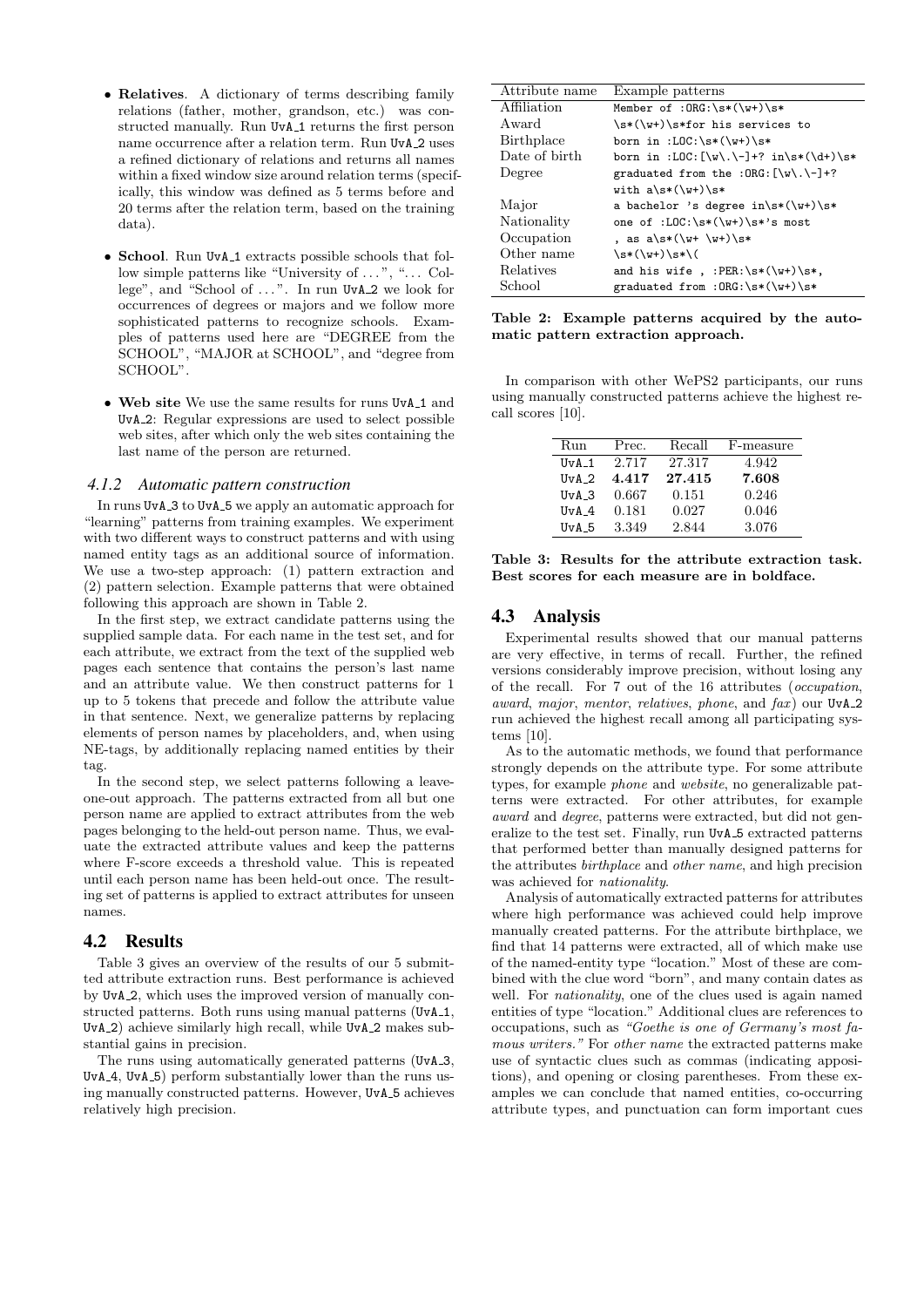|                    |        | $UvA_1$ |                    | $UvA_2$ |      | UvA_3              |      | UvA <sub>-4</sub> |     |                     | $UvA_5$ |     |                     |                   |      |            |
|--------------------|--------|---------|--------------------|---------|------|--------------------|------|-------------------|-----|---------------------|---------|-----|---------------------|-------------------|------|------------|
| Attribute          | $\#no$ | P       | R                  | F       | P    | R                  | F    | P                 | R   | F                   | P       | R   | F                   | P                 | R.   | $_{\rm F}$ |
| <b>Affiliation</b> | 3,105  | 10.5    | 20.3               | 13.9    | 10.7 | 20.2               | 14.0 |                   |     |                     |         |     |                     | 2.9               | 0.5  | 0.9        |
| Award              | 264    | 2.6     | 21.2               | 4.7     | 2.6  | 16.7               | 4.5  |                   |     |                     |         |     |                     |                   |      |            |
| Birth place        | 301    | 0.2     | 32.1               | 0.5     | 15.8 | 1.0                | 1.9  | 0.1               | 0.3 | 0.2                 |         |     |                     | 18.6              | 8.0  | 11.2       |
| Date of birth      | 370    | 1.3     | 39.6               | 2.5     | 33.5 | 15.4               | 21.2 | 5.3               | 1.4 | 2.2                 |         |     |                     | 9.7               | 11.7 | 10.6       |
| Degree             | 335    | 9.6     | 23.3               | 13.6    | 14.2 | 10.4               | 12.0 |                   |     |                     |         |     |                     |                   |      |            |
| Email              | 209    | 24.3    | 54.5               | 33.6    | 24.3 | 54.5               | 33.6 |                   |     |                     |         |     |                     |                   |      |            |
| Fax                | 65     | 3.9     | 70.8               | 7.4     | 3.9  | 70.8               | 7.4  |                   |     |                     |         |     |                     |                   |      |            |
| Major              | 173    | 18.0    | 10.4               | 13.2    | 13.6 | 16.8               | 15.0 |                   |     |                     |         |     |                     |                   |      |            |
| Mentor             | 343    | 0.3     | 16.9               | 0.5     | 0.3  | 16.9               | 0.5  |                   |     |                     |         |     |                     |                   |      |            |
| Nationality        | 250    | 3.7     | 66.8               | 6.9     | 27.2 | 27.2               | 27.2 |                   |     |                     |         |     |                     | 39.5              | 6.8  | 11.6       |
| Occupation         | 3,292  | 6.6     | 34.8               | 11.1    | 5.1  | 38.3               | 9.0  | 2.7               | 0.3 | 0.5                 | 0.6     | 0.0 | 0.1                 | 4.5               | 5.2  | 4.8        |
| Other name         | 797    | 15.0    | 0.8                | 1.4     | 62.5 | 0.6                | 1.3  | 0.2               | 0.3 | 0.2                 | 0.2     | 0.3 | 0.2                 | 1.1               | 6.1  | 1.8        |
| Phone              | 219    | 13.8    | 74.4               | 23.3    | 13.8 | 74.4               | 23.3 |                   |     |                     |         |     |                     |                   |      |            |
| Relatives          | 914    | 7.0     | 30.3               | 11.4    | 4.1  | 55.0               | 7.7  |                   |     |                     |         |     |                     |                   |      |            |
| School             | 494    | 2.6     | 8.3                | 4.0     | 45.6 | 8.3                | 14.1 |                   |     |                     |         |     |                     |                   |      |            |
| Web site           | 154    | 25.4    | 22.7               | 24.0    | 25.4 | 22.7               | 24.0 |                   |     |                     |         |     |                     |                   |      |            |
| Overall            |        |         | 2.717 27.317 4.942 |         |      | 4.417 27.415 7.608 |      |                   |     | $0.667$ 0.151 0.246 |         |     | $0.181$ 0.027 0.046 | 3.349 2.844 3.076 |      |            |

Table 4: Breakdown of results per attribute type. #no denotes the total number of times that attribute occurs in the test set. For each run precision (P), recall (R), and F-measure (F) are reported. Best scores for each attribute and measure are in boldface. Scores of zero are denoted by  $\leftarrow$  to improve readability.

for the attribute extraction task.

In cases where no suitable patterns were found, the reasons could be (1) the limited amount of sample data available for the particular attribute, (2) tokenization and the specific way in which patterns are extracted and matched, and (3) errors of the NE-tagger for runs where named entities were used. Further research is required to quantify the influence of each of these on extraction performance.

We conclude that it is possible to automatically learn patterns for attribute extraction. However, performance of the approach used strongly varies with the attribute type. Interesting directions for future work are the use of more training data (possibly using bootstrapping approaches), improved matching of training samples and patterns, and improved pattern selection. Also, extracted patterns could be inspected manually to further improve performance of manual extraction.

# 5. CONCLUSIONS

We described our participation in the Second Web People Search workshop (WePS2) and detail our approaches. For the clustering task, our focus was on replicating the lessons learned at WEPS1 on the data set made available as part of WEPS2 and on experimenting with a voting-based combination of clustering methods. We found that clustering methods display the same overall behavior on the WEPS1 and WESP2 data sets and that the hierarchical clustering approach delivers the best performance, even outperforming voting-based combinations. For attribute extraction, we explored approaches using pattern matching with manually and automatically constructed patterns. Manual patterns were constructed using expert knowledge and following analysis of sample data. Automatic pattern construction extracted textual and syntactic context around training samples and selects patterns which are expected to perform well based on leave-one-out evaluation. Experimental results showed that manually constructed patterns are very effective for obtaining high recall. For automatically extracted patterns performance varied widely depending on the attribute type.

As to future work, we are keen to set up a detailed analysis of the differences between the clustering methods used and to consider alternative combination methods. For the attribute extraction task we are particularly interested in finding out wether larger amounts of training data help improve our approaches.

## Acknowledgments

This research was supported by the the DuOMAn project carried out within the STEVIN programme which is funded by the Dutch and Flemish Governments (http://www.stevintst.org) under project number STE-09-12, and by the Netherlands Organisation for Scientific Research (NWO) under project numbers 017.001.190, 640.001.501, 640.002.501, 612.- 066.512, 612.061.814, 612.061.815, and 640.004.802.

## References

- [1] J. Artiles, J. Gonzalo, and S. Sekine. The SemEval-2007 WePS evaluation: Establishing a benchmark for the web people search task. In SemEval, ACL, 2007.
- [2] J. Artiles, J. Gonzalo, and S. Sekine. WePS 2 evaluation campaign: overview of the web people search clustering task. In 2nd Web People Search Evaluation Workshop (WePS 2009), 18th WWW Conference, April 2009.
- [3] K. Balog, L. Azzopardi, and M. de Rijke. Personal name resolution of web people search. In WWW2008 Workshop: NLP Challenges in the Information Explosion Era (NLPIX 2008), April 2008.
- [4] K. Balog, L. A. Azzopardi, and M. de Rijke. Resolving person names in web people search. In R. Baeza-Yates and I. King, editors, Weaving Services, Location, and People on the WWW. Springer, 2009.